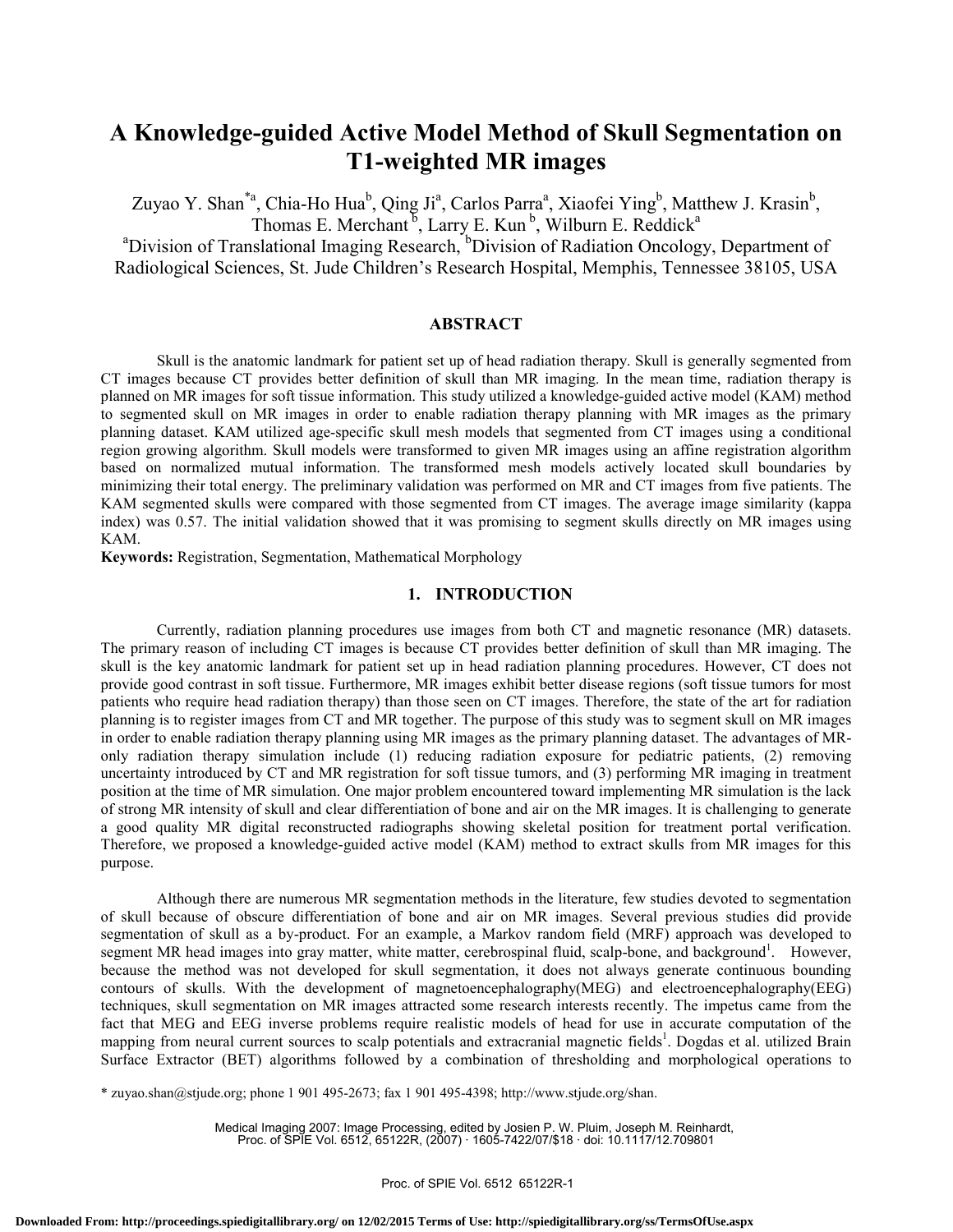segment the skull on MR images<sup>2</sup>. This study also did the quantitative validation using coregistered MR-CT data to evaluate their results. The average dice coefficient between automated segmented skulls and skulls from CT is 0.75. Other methods of segmentation of skull for this purpose were also reported previously. Since these studies have been reviewed in the previous report<sup>2</sup>, we did not described them one by one here. Because forward modeling calculation in MEG and EEG are primarily affected by the upper scalp and skull, furthermore, skull morphology in the lower portion of the head is extreme complex, these methods are unreliable on skull in the lower portion of head. However, these parts of skull are generally included as landmarks in radiation therapy planning procedures.

In this paper, we described a knowledge-guided active mesh model method to segment skull on T1-weighted MR images. The skull was first extracted from CT images based on grey level intensity thresholding. A triangular mesh model was then constructed based on surface curvature from this skull and transformed onto MR images of given patient using an affine registration. The mesh model was further actively slithering to locate the boundary of skull using active mesh method. Finally, the KAM defined skull was compared with the skull from registered CT image to evaluate accuracy.

# **2. METHODOLOGY**

### **2.1. Data**

The MR and CT images of six patients that used for radiation therapy panning previously were retrieved for this study. The retrospectively using of the data was approved by the Institutional Review Board at St Jude Children's Research Hospital. The patients were from 9-10 years old when these images were collected. These clinic images have various voxel sizes, dimensions, and sizes of region of interest (ROI). We performed a preprocessing step to resample all CT and MR images with voxel size of  $1 \times 1 \times 1$  mm and similar ROIs.

# **2.2. Skull mesh model**

The CT images from one of these six patients were randomly selected to construct the skull model. The skull was segmented from the CT images using a region growing algorithm with a threshold of bone intensity value (grey level of 1200 in this study). The triangle mesh model for the skull was constructed as follows. First, boundary surfaces of the skull including outer and inner boundaries were extracted using a 26 neighborhood judgment. Second, boundary surfaces were simplified based on the surface. Surfaces with higher curvature were simplified with more reference points and lower curvature surfaces with less reference points. Finally, a 3D triangular mesh model for the skull was constructed by triangulation of the reference points for the skull surface (Figure 1).

### **2.3. Knowledge guided active model (KAM)**

The KAM used an object function similar to Gibbs free energy in classic physics:

$$
G = H - S \tag{1}
$$

Entropy (S) is the same as the normalized mutual information (NMI) described in previous studies<sup>3</sup>. The entropy  $(S)$ was maximized using an affine registration. To maximize the entropy, the model CT images were registered to individual MR images. Then the skull model was transformed using the transformation matrix found in the registration. The enthalpy (*H*) was minimized using active mesh method. The enthalpy includes the internal energy that controls smoothness and elasticity and the external energy that locates the image edges:

$$
H = E_{ex} + E_{in}
$$
 (2)

The external energy for active model is defined by the distance of each triangle vertex to the edge of the image:

$$
E_{ex} = \alpha \sum_{i} -\exp\left[-d(i)^{2}\right] \tag{3}
$$

The internal energy is defined as the sum of the curvature energy *(Ecur*) and the continuity energy (*Econ*):

$$
E_{cur} = \beta \sum_{i} \left[ \frac{\sum_{j} s_{ij} \left( 1 - \vec{n}_{ij} \bullet \vec{\hat{n}}_{i} \right)^{2}}{\sum_{j} S_{ij}} \right], \qquad E_{cont} = \gamma \sum_{i} \sum_{j} \left( d_{ij} - \tilde{d}_{i} \right)^{2} \qquad (4)
$$

#### Proc. of SPIE Vol. 6512 65122R-2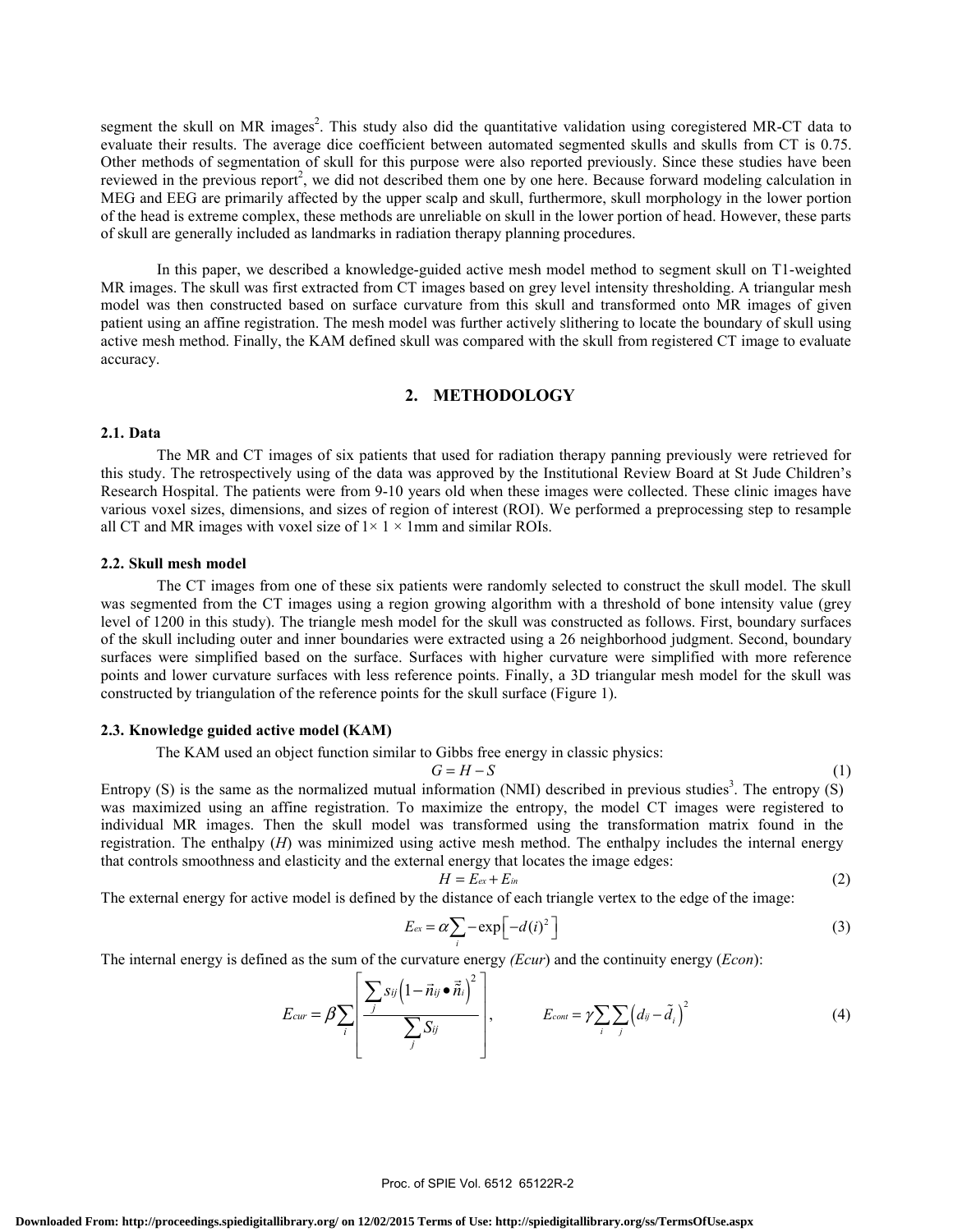

**Figure 1:** The skull model. The triangle mesh model was illustrated on the left and the surface rendering of the skull model was illustrated on the right. Both inner and outer surfaces of the skull were simplified by the triangle meshes based on curvature. The color from blue to red on the triangle mesh model represented the level from superior to inferior of the skull.

#### **2.4. Validation**

Five patients, excluding the one used to generate the skull model, were included in the validation study. We used the skull volumes segmented from corresponded CT images to evaluate the accuracy of the segmentation results. The CT images were registered to the MR images of the same patient. The skull was segmented from the CT images using a conditionally region growing algorithm and served as the gold standard. The KAM segmented skulls were compared with skulls segmented from CT images. The similarities between these two sets of images were evaluated by calculation of kappa index:

$$
\kappa(S_a, S_b) = \frac{2|S_a \cap S_b|}{|S_a| + |S_b|} \tag{5}
$$

where  $S_a$  refers to the skulls defined by the mesh models and  $S_b$  refers to the skull segmented from CT images.

### **3. RESULTS**

The skull segmentation required 4 hours on a SGI Origin 300 computer without optimization of computation algorithms. Figure 2 illustrated a surface rendering of segmented skull and skull segmented based on CT from the same subject. The KAM segmented skull looks identical to skull generated from CT although parts of skull bone near eyes were missing and the surface of KAM segmented was rough than the ones segmented from CT images. Figures 3 illustrated a segmented skull overlaid back to MR and CT images. We did observe some mismatches between skull segmented by KAM and from CT images. However, overall visual inspection showed that the segmented skull agreed with skull on CT images well. Routinely used anatomical landmarks for patient setup verification such as Sella Turcica and occipital bone were easily visible.

Average kappa index between the KAM segmented skull and skull segmented from CT for five patients was 0.57.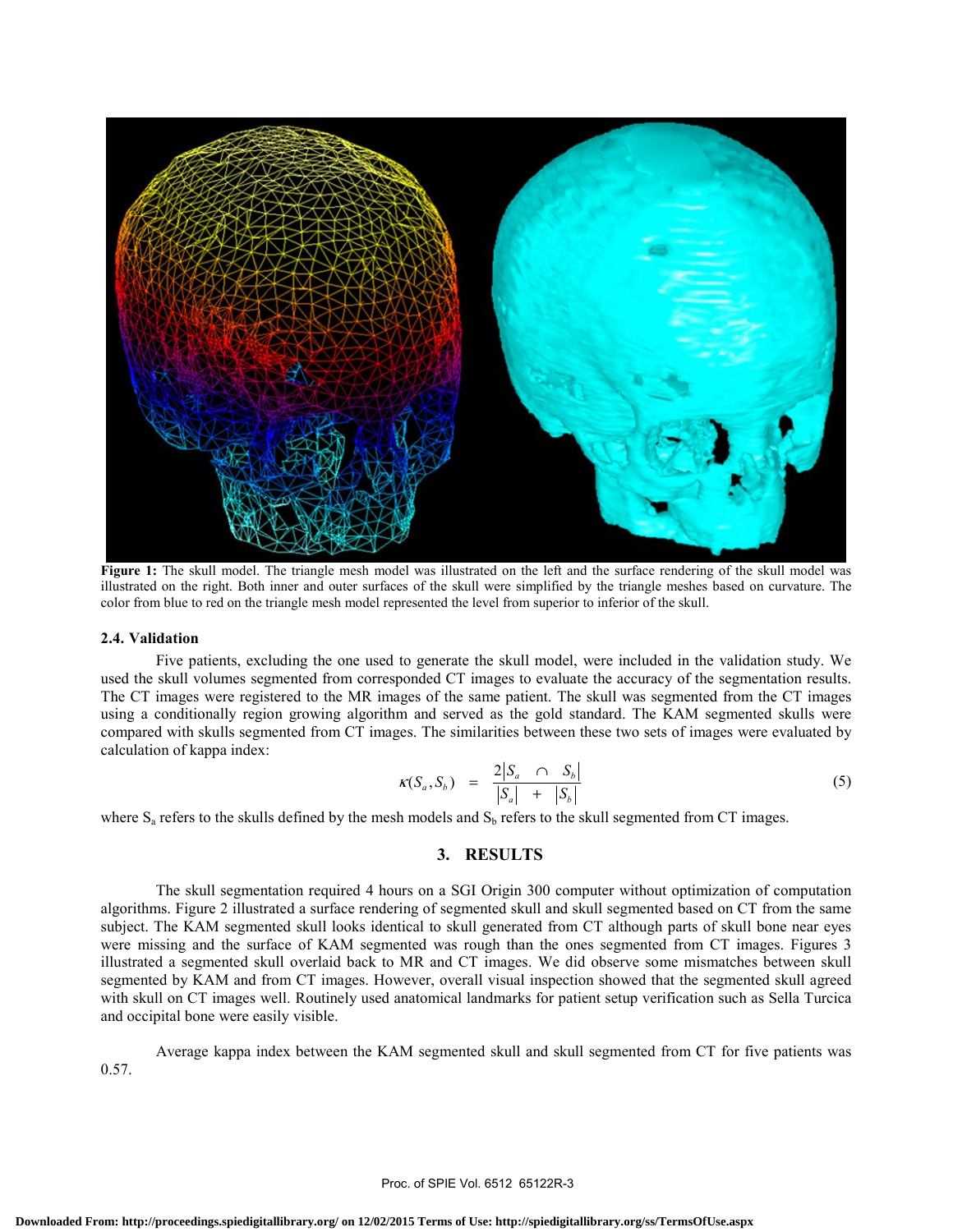

**Figure 2:** Surface rendering of segmented skull. The figure on the left showed a surface rendering of skull in cyan from the CT images. The figure on the right showed a surface rendering of skull segmented using KAM based on MR images from the same patients. The general shape and size of these two skulls are very similar, however, surface of skull segmented by KAM on MR images (yellow) is more rough than that from CT images.

# **4. DISCUSSION**

We have presented a novel method, KAM, to segment the skull on MR images. To the best of our knowledge, this is the first study to segment the whole skull on MR images. Skull is generally invisible on MR images. It becomes more challenging in region close to the eyes because there is no visible boundary between bone and air. KAM utilized a prior defined model to define boundary skull and air interfaces. In the mean time, KAM compensate for inter-patient variability by minimizing of the free Gibbs energy.

The image similarity between the KAM segmented skulls and those segmented from CT were relatively low. We believed that this is caused by two major reasons. First, the skull has a high surface to volume ratio, in other words, skull is a very thin structure. Any mismatches will lead to significant decrease of kappa index. Second, there is no perfect registration between CT and MR image. KAM identified skull based on MR images. Mismatches between CT and MR images will also lead to the decrease of the skull similarity. We selected skull segmented from CT images as the gold standard because there is no other better choice. Compared with previous study<sup>2</sup>, the accuracy of our method is lower than what they obtained. However, only the upper part of the skull was evaluated in the previous study. Furthermore, images from normal adults were used in the previous study. We also attempted to implement the method in the previous study for a comparison. However, the downloaded free software of Brain Surface Extractor (BET) algorithms failed on most of our MR data. The reason for this could be due the fact that additional inter-subject variability is high for our data because we worked on images from children with brain tumors. Additional inter-subject variability comes from that the patients were at different developmental stages and differences in surgical removal of brain tissues.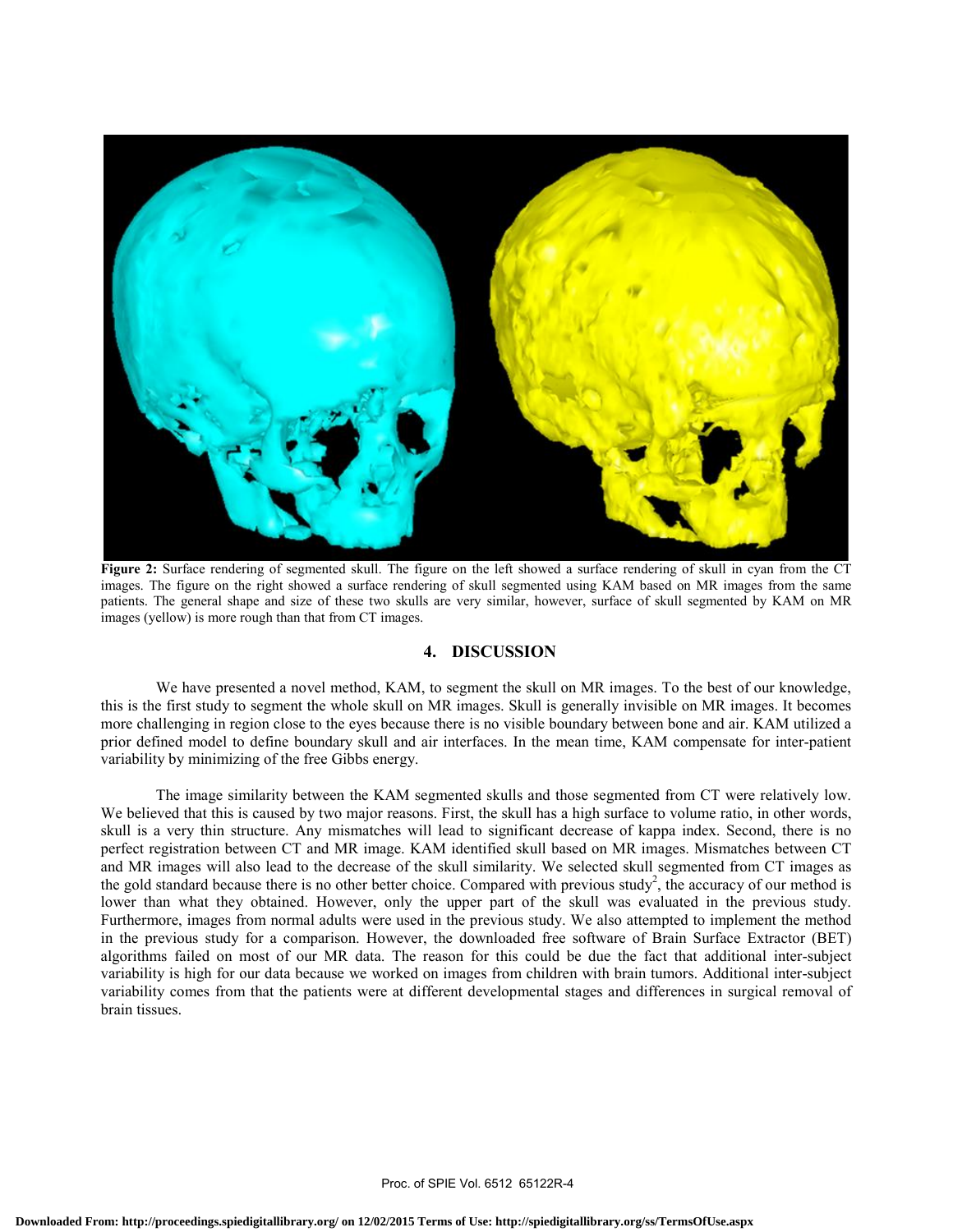There are several shortcomings in this study. First, the validation was performed on relatively small number of patients. We are performing more extensive validation based on the success of this preliminary study. Second, we have selected skull segmented from CT images as the gold standard. As discuss above, mismatches between CT and MR



**Figure 3:** Illustration of skull segmented by KAM. The upper row slices are selected slices from CT images. The lower row slices are corresponded ones of MR images from the same patients. Yellow regions are segmented skull overlaid back onto the CT and MR images.

images will introduce additional discrepancies. Other validation approaches are under investigation. Finally, the accuracy of KAM segmented skull is not good enough to perform radiation therapy planning simulation yet. Some other options and improvement of the method is under investigation now.

In conclusion, we have developed a knowledge-guided active model (KAM) method to automatically segment skull from MR images with promising initial validation results

# **ACKNOWLEDGEMENTS**

This work is supported by the Cancer Center Support Grant (CA21765) from the National Cancer Institute and by the American Lebanese Syrian Associated Charities (ALSAC).

.